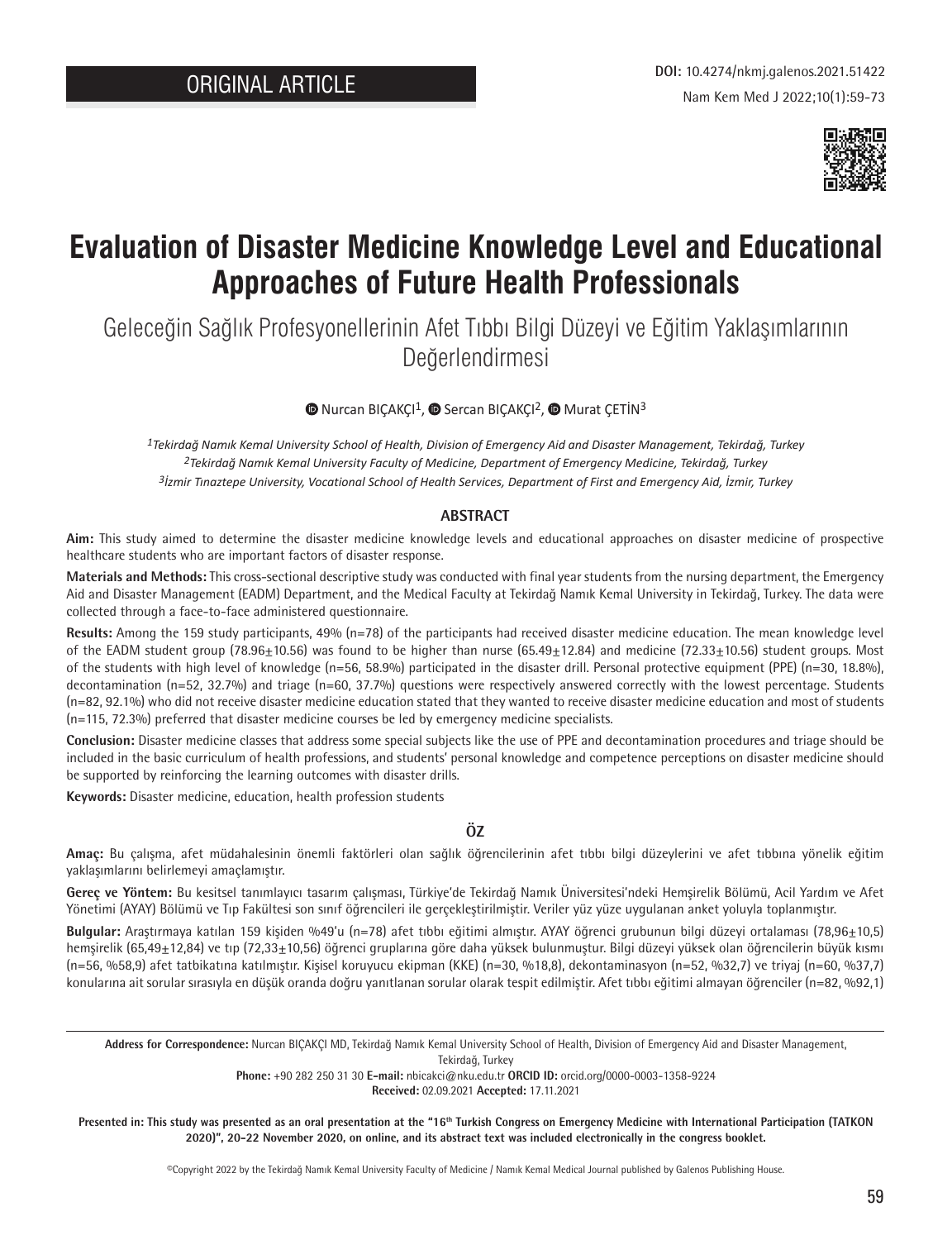afet tıbbı eğitimi almak istediklerini belirtmiş ve çoğu öğrenci (n=115, %72,3) afet tıbbı derslerinin acil tıp uzmanları tarafından verilmesini tercih etmiştir.

**Sonuç:** Sağlık mesleklerinin temel müfredatında KKE kullanımı, dekontaminasyon prosedürleri ve triyaj gibi konulara özel vurgu yapılan afet tıbbı derslerine yer verilmeli ve öğrenme çıktıları afet tatbikatları ile pekiştirilerek öğrencilerin afet tıbbı konusundaki kişisel bilgi ve yeterlilik algıları desteklenmelidir.

**Anahtar Kelimeler:** Afet tıbbı, eğitim, sağlık meslek öğrencileri

## **INTRODUCTION**

Today's world has witnessed a steady increase in disasters, and greater populations of people are being directly or indirectly affected by these disasters $1-3$ . This means, in effect, that there is a high possibility that at one point, other people will encounter disasters in their lifetime. Due to the random and unpredictable nature of most disasters, it is difficult to predetermine potential disaster victims and the teams that will be responsible for responding to disasters. Regardless of the professional field in which a doctor operates, they may be required to undertake an active role in patient care, field management, or incident command during disasters<sup>4,5</sup>. Students who are educated to be health professionals can also be assigned to provide health services in disasters as in various periods of history, or their voluntary participation in health service delivery can be encouraged as in the Coronavirus disease-2019 (COVID-19) pandemic process<sup>6-11</sup>. The American Medical Association, the Association of American Medical Colleges, and the World Association for Disaster and Emergency Medicine have all suggested that disaster medicine should be included in the medical education curriculum under various subjects<sup>12-14</sup>. Currently, disaster medicine is not at the desired level in global medical education curricula.

In examining medical education in Turkey in terms of disaster medicine training, it was found that the Undergraduate Medical Education National Core Education Program 2020 included only a few topics on disaster concepts under the title of Behavioral, Social, and Human Sciences Lists and that basic medical care practices included no courses on disaster medicine<sup>15</sup>. In other words, there is no standard disaster medicine education in medical faculties, and disaster medical care is not considered a professional medical field in Turkey. However, emergency medicine specialists receive education on the subject of disaster medicine as part of the "Emergency Medicine Education Core Curriculum"16. Like doctors, nurses also function as the foremost health care professionals responsible for providing healthcare services in disaster responses. Yet, despite the well-established, comprehensive content constituting the Nursing National Core Education Program in Turkey, the program lacks structured disaster medicine content<sup>17</sup>. The Emergency Aid and Disaster Management (EADM) program provides disaster management and undergraduate education on emergency situations in Turkey, as well as education on disaster medicine subjects and other fields of disaster. At the Tekirdağ Namık Kemal University, for students enrolled in the EADM department, the "Disaster Medicine I-II" course is mandatory; for nursing department students, the "Nursing Care During Disasters and First Aid" course is elective. There is, however, no structured disaster medicine course offered to students enrolled in the medical faculty.

The primary aim of this study is to determine the disaster medicine knowledge level and educational expectations for disaster medicine of prospective health practitioners, considering the important role they will play in the disaster responses of today and the future. The secondary aim of this study is to provide supporting evidence on the necessity of making disaster medicine education widespread in the curriculum of medicine and other health sciences by demonstrating how health practitioners' disaster medicine knowledge level can increase through the provision of disaster medicine education.

## **MATERIALS AND METHODS**

This cross-sectional descriptive study was carried out in the 2019-2020 academic year with sixth-year students of the medical faculty, fourth-year students of the Nursing Department, and fourth-year students of the EADM Department at Tekirdağ Namık Kemal University in Tekirdağ, Turkey. Only final-year students (n=217) from these programs were chosen because their vocational curriculum was about to be completed, meaning that these students would likely have an important advantage insofar as taking a more holistic approach to disasters. The whole universe was included in the study without choosing a sample, and a questionnaire was applied to a total of 159 students who could be reached.

The participating students were asked to fill out a questionnaire consisting of 38 questions arranged under three sections (Appendix 1). The first section of the questionnaire includes seven questions addressing the students' demographics and education, such as their age, gender, department of study, disaster medicine education, and disaster drill experiences. The second section, disaster medicine knowledge level, includes 25 questions on topics such as basic disaster information, introduction to disaster medicine, fundamental principles of disaster management, decontamination, cardiopulmonary resuscitation, infectious diseases, public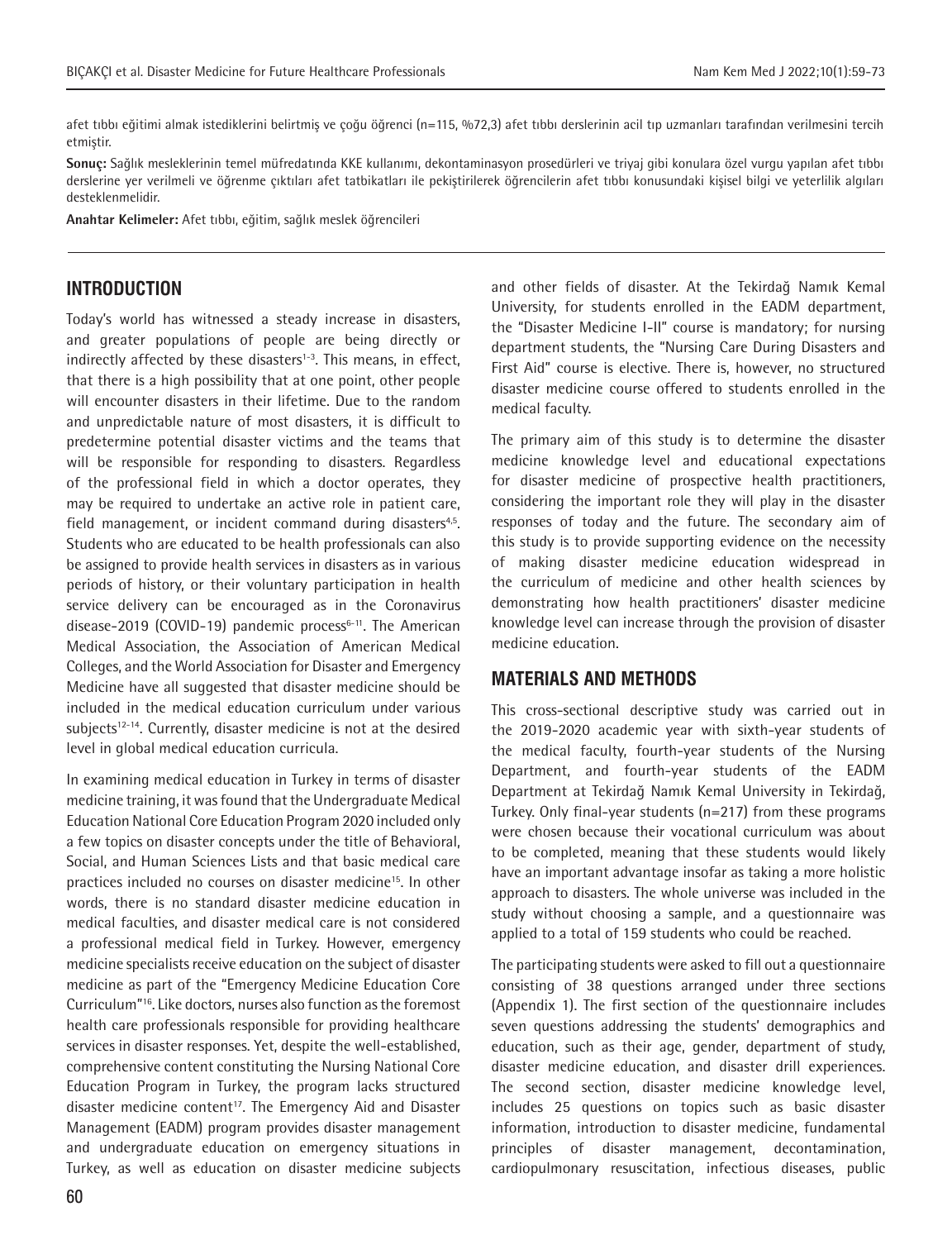health, and mental health. The third section has six questions, four of which are multiple-choice and open-ended questions about the educational approach toward disaster medicine education, and two of which involve self-assessment of competence and knowledge levels, where the participants rated themselves from 0 to 10. The total possible value of the disaster medicine knowledge level questions is four points, and there is only one correct answer to each of the four multiple choice questions. Scores of 70 points and higher, which fall within the 75<sup>th</sup> percentile on the scale of 100, indicate a high level of knowledge about disaster medicine, while scores below 70 indicate a low level of knowledge of disaster medicine.

The questionnaire was developed by the researchers based on previous studies and data published by the Centers for Disease Control and Prevention Disaster Preparedness and Response: Complete Course Facilitator Guide and the Didactical Course of the European Master Program in Disaster Medicine<sup>18-23</sup>.

Prior to conducting the study, the participants were provided detailed information about its content and aim and they gave their written consent. This study was approved by the Tekirdağ Namık Kemal University Non-invasive Ethics Committee (decision date-no: 24.09.2019-2019.138.08.10).

## **Statistical Analysis**

In this study, continuous data were analyzed as mean and plus/minus standard deviation, while categorical data were analyzed as a percentage (%). Normal distribution of the data was evaluated using the Shapiro-Wilk test, with normally distributed groups being compared using the one-way ANOVA in cases where the number of groups was three and higher. Results from the crosstab analysis performed were evaluated based on the Pearson chi-square test. All statistical analyses were carried out using the IBM Statistical Package for the Social Sciences (SPSS) Statistics 21.0 program (IBM Corp. Released 2012. IBM SPSS Statistics for Windows, version 21.0. Armonk, NY: IBM Corp.). Statistical significance was accepted as p<0.05.

# **RESULTS**

Of the 217 students constituting the population, 73.2% (n=159) filled out the questionnaire. Only those students who fully completed the questionnaires were included in the study.

## **Participants' Demographic Data**

Among the study participants, 45.9% (n=73) were studying in the medical faculty; 37.1% (n=59) in the nursing department; and 16.9% (n=27) in the EADM department. 64.5% (n=102) of the participants were female, 49% (n=78) reported that they had received education about disaster medicine, and 57.8% (n=92) reported that they had participated in a disaster drill

before. Furthermore, only 3 of the participants (1.8%) reported that they were not interested in receiving disaster medicine education. Table 1 presents the participants' demographic data.

## **Knowledge Level**

Table 2 presents brief information about the questions used in the knowledge level evaluation and the students' responses. The mean score was 72.33±10.56 (40.00-96.00) for the medical faculty students,  $65.49 \pm 12.84$  (24.00-84.00) for the nursing students, and  $78.96 \pm 10.56$  (56.00-96.00) for the EADM students. Of all the participants, 62 (38.9%) had a low knowledge level, and 97 (61%) had a high knowledge level. In terms of the student groups, it was found that 69.8% ( $n=51$ ) of the medical faculty students, 40.6% ( $n=24$ ) of the nursing department students, and 81.4% (n=22) of the EADM students had a high knowledge level. The results further showed that for all three student groups, higher disaster medicine knowledge levels corresponded to female gender and participation in a disaster drill. Moreover, having received disaster medicine education was associated with higher knowledge levels in students who were studying in the nursing department and those who were in the EADM department. However, there was no relationship between being a student in the medical faculty and high knowledge level. None of the participants answered all the questions correctly, nor was there one question answered correctly by all the participants. The question that was most correctly answered by the participants (n=152 95.5%) was Q1, about medical attention priority, while the question with the lowest correct answer rate (n=30 18.8%) was Q4, about the use of personal protective equipment (PPE), and Q1, Q2, and Q19 were correctly answered by all EADM students. The medical faculty students had lower correct answer rates on the questions related to the use of PPE, decontamination procedures, and triage.

# **Educational Approach Toward Disaster Medicine**

Most of the students (58.4%) stated that education on disaster medicine should be carried out through "video conference." The least (n=42) preferred (26.4%) method for receiving disaster medicine education was "online web-based courses." One hundred-fifteen participants (72.3%) felt that disaster medicine education should be provided by "emergency medicine" specialists and that the duration of education should be "an academic year or a specifically designated period" (n=82) (Table 3). A student enrolled in the medical faculty stated, "the disaster medicine education should be provided during the sixth academic year in place of elective internships". Another participant suggested, "disaster medical care education should be provided by categorizing disaster types and spreading them out across academic years".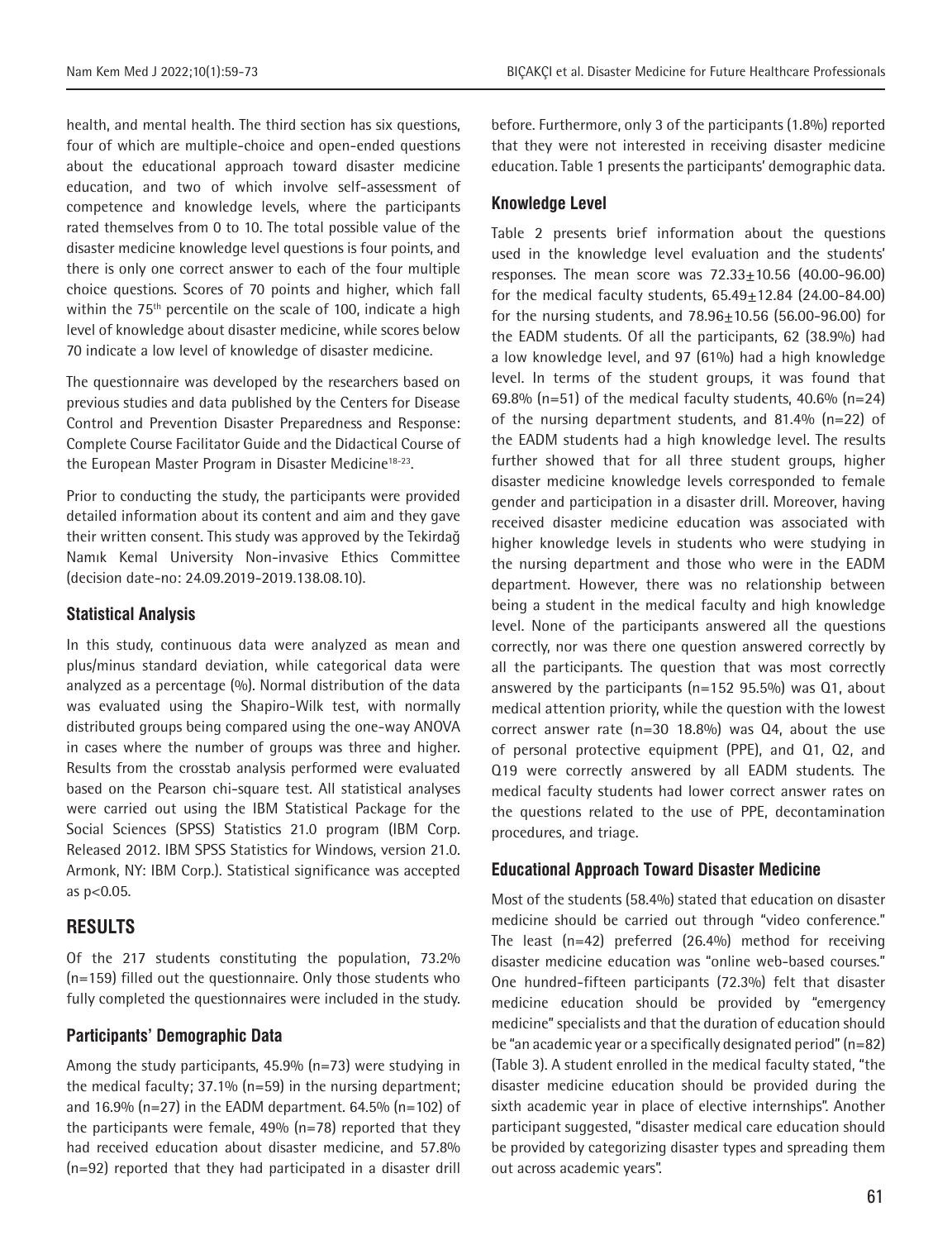Table 4 shows the participants' average knowledge level and competence level according to their own estimations. EADM students' estimations of their personal knowledge level and competence level in all subjects were higher than those of students from other departments.

When participants were asked about the subject that they wished to receive disaster medicine education, "earthquakes" was the most (n=121, 76.1%) and "disaster epidemiology" was the least (n=40 25.1%) preferred response (Figure 1).

# **DISCUSSION**

This study evaluated the disaster medicine knowledge levels and expectations for disaster medicine education of final-year students in the medical faculty, the nursing department, and the EADM department of Tekirdağ Namık Kemal University. Although this study was carried out with a lower number of participants compared to that seen in similar studies in the literature, it is unique in terms of the variety of the participants constituting the sample in Turkey<sup>18,20,24-26</sup>. This study found that most of the students who received disaster medicine education did so during their undergraduate years. Moreover, most of

the students who reported that they had not received disaster medicine education during their undergraduate education were interested in receiving education on this subject. Similar to the study of Wunderlich et al.<sup>24</sup>, the participants stated that they wanted to receive training in disaster medicine. The fact that the participants who had not received disaster medicine education before wanted to receive this education is a promising indicator for that these future health practitioners are aware of the fact that they may have to work during disasters and in disaster environments, and they want to be prepared for this. Undergraduate education forms the backbone of health professionals' occupational knowledge, skill acquisitions, their future in-service trainings, and lifelong learnings<sup>27,28</sup>. As Markenson et al.<sup>29</sup> stated, healthcare students need to be trained so as to be capable of undertaking tasks during disasters, as these tasks are an integral part of their profession. A common national disaster medicine education curriculum that is structured based on up-to-date developments and needs, which supports interdisciplinary cooperation, and that can be adapted according to the competencies of disciplines can help future health professionals to be more safely and systematically prepared for disaster response roles<sup>30,31</sup>.

| Table 1. Participants' personal information                             |                             |                            |                         |                      |  |  |
|-------------------------------------------------------------------------|-----------------------------|----------------------------|-------------------------|----------------------|--|--|
|                                                                         | <b>Medicine</b><br>$(n=73)$ | <b>Nursing</b><br>$(n=59)$ | <b>EADM</b><br>$(n=27)$ | p                    |  |  |
| Age (year)                                                              |                             |                            |                         |                      |  |  |
| $Mean \pm SD$                                                           | 24.918 (2.350)              | 22.966 (2.742)             | 22.222 (1.805)          | < 0.001 <sup>1</sup> |  |  |
| Range                                                                   | 23.000-33.000               | 20.000-36.000              | 20.000-29.000           |                      |  |  |
| Gender (%)                                                              |                             |                            |                         |                      |  |  |
| Female                                                                  | 42 (57.5)                   | 47 (79.7)                  | 13 (48.1)               | 0.005 <sup>2</sup>   |  |  |
| Male                                                                    | 31(42.5)                    | 12 (20.3)                  | 14 (51.9)               |                      |  |  |
| Have you ever received education about disaster medicine? (%)           |                             |                            |                         |                      |  |  |
| Yes                                                                     | 11(15.1)                    | 40 (67.8)                  | 27 (100.0)              | < 0.001 <sup>2</sup> |  |  |
| <b>No</b>                                                               | 58 (79.5)                   | 16(27.1)                   | 0(0.0)                  |                      |  |  |
| I do not know                                                           | 4(5.5)                      | 3(5.1)                     | 0(0.0)                  |                      |  |  |
| 3. If so, where did you receive your disaster medicine education? (%)   |                             |                            |                         |                      |  |  |
| Undergraduate education                                                 | 6(60.0)                     | 34 (85.0)                  | 27 (100.0)              |                      |  |  |
| Non-governmental organizations                                          | 2(20.0)                     | 2(5.0)                     | 0(0.0)                  | 0.012 <sup>2</sup>   |  |  |
| Internet                                                                | 1(10.0)                     | 0(0.0)                     | 0(0.0)                  |                      |  |  |
| Other resources                                                         | 1(10.0)                     | 4(10.0)                    | 0(0.0)                  |                      |  |  |
| 3. If no, do you want to receive disaster medicine education? (%)       |                             |                            |                         |                      |  |  |
| Yes                                                                     | 60 (92.3)                   | 21 (91.3)                  | 1(100.0)                | 0.671 <sup>2</sup>   |  |  |
| <b>No</b>                                                               | 3(4.6)                      | 0(0.0)                     | 0(0.0)                  |                      |  |  |
| I have no idea                                                          | 2(3.1)                      | 2(8.7)                     | 0(0.0)                  |                      |  |  |
| Have you ever participated in a disaster drill? (%)                     |                             |                            |                         |                      |  |  |
| Yes                                                                     | 31(42.5)                    | 43 (74.1)                  | 18 (69.2)               |                      |  |  |
| <b>No</b>                                                               | 42 (57.5)                   | 15 (25.9)                  | 8(30.8)                 | < 0.001 <sup>2</sup> |  |  |
| <sup>1</sup> Linear Model ANOVA, <sup>2</sup> Pearson's chi-square test |                             |                            |                         |                      |  |  |

EADM: Emergency Aid and Disaster Management, SD: Standard deviation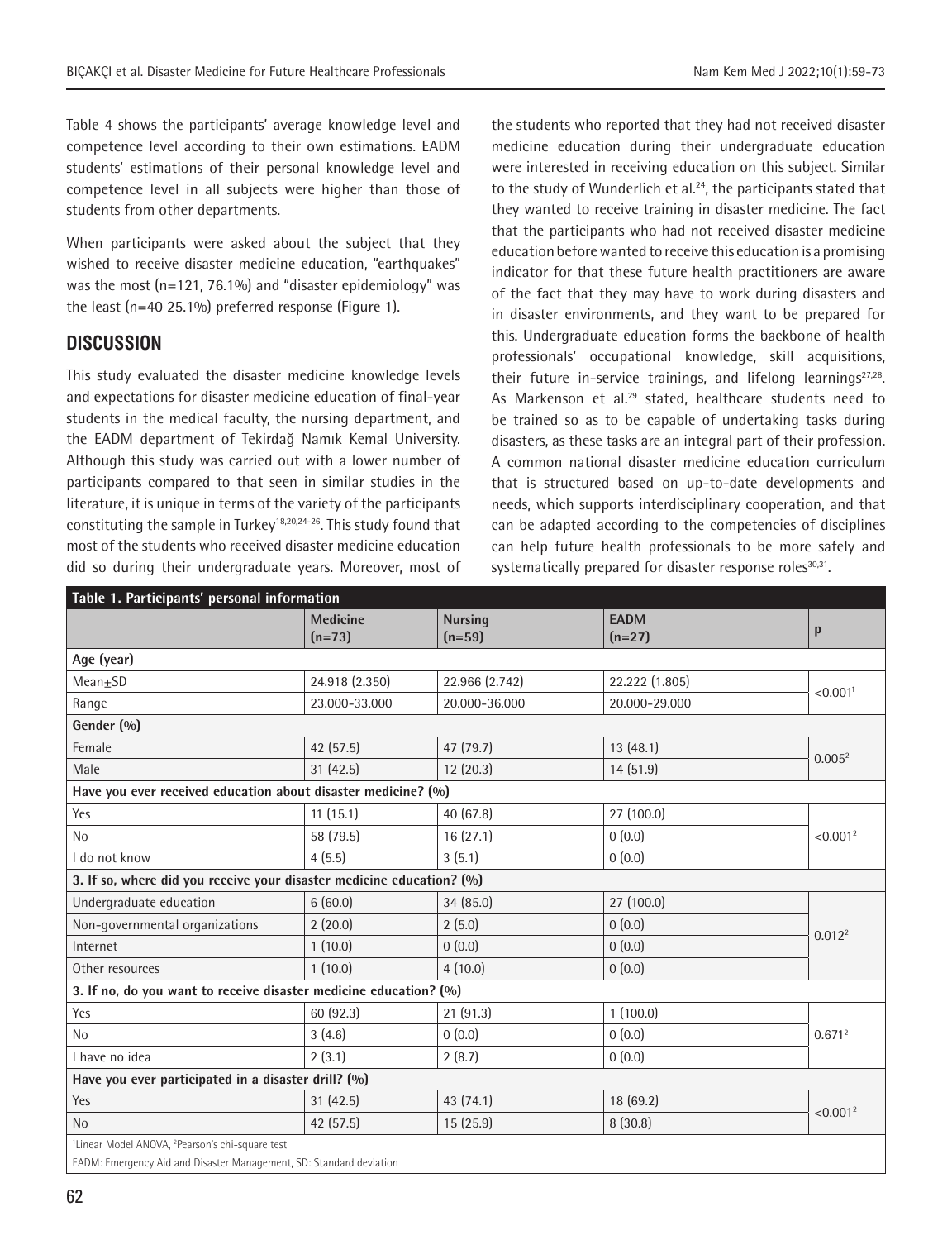Contrary to the study of Arslan et al.26, the rate of participation in disaster drills of the students was high. Disaster drills provide unique opportunities for future health professionals to, at the very least, experience the chaotic environments of disasters and to be prepared for their tasks in disasters. Previous studies show that drills can serve to develop health professionals' competence in practice-based subjects, such as incident command, triage, patient care, evacuation, and decontamination procedures<sup>31-35</sup>. Healthcare students should be given the opportunity to participate in disaster drills, and their participation should be encouraged. Conducting these drills with the simultaneous participation of multiple disciplines in undergraduate education would provide students the opportunity to experience the cooperative working environment and prepare them to quickly act together when necessary.

The participants' disaster medicine knowledge levels varied between groups. The fact that participants who had participated in disaster drills had higher knowledge levels suggests that drills foster disaster awareness and familiarity with basic information about disasters. Contrary to expectations and the current literatures, the high level of disaster medicine knowledge seen in the medical students, despite the lack of a standard structured disaster medicine curriculum, could be attributed to the fact that this subject is scattered throughout the curriculum of different clinical branches<sup>18,24,25,36</sup>. In this context, it would be fairly easy to simply gather the existing disaster medicine subjects and additional related subjects under the title of "disaster medicine" and add this to the medical education curriculum. This would be an encouraging step for students, educators, and education content planners alike in terms of fostering disaster medicine education. At the same time, the authors also recognize that a national study may produce also different results. The low knowledge level results of the nursing students are worrying. It is likely that these results are a consequence of disaster medicine and nursing subjects being provided in a single academic term as an elective course. Making disaster medicine a mandatory course in the nursing curriculum could be motivating for both educators and students and lead to an increase in students'



**Figure 1.** Number of students who want to receive education on various disaster medicine subject *EADM: Emergency Aid and Disaster Management*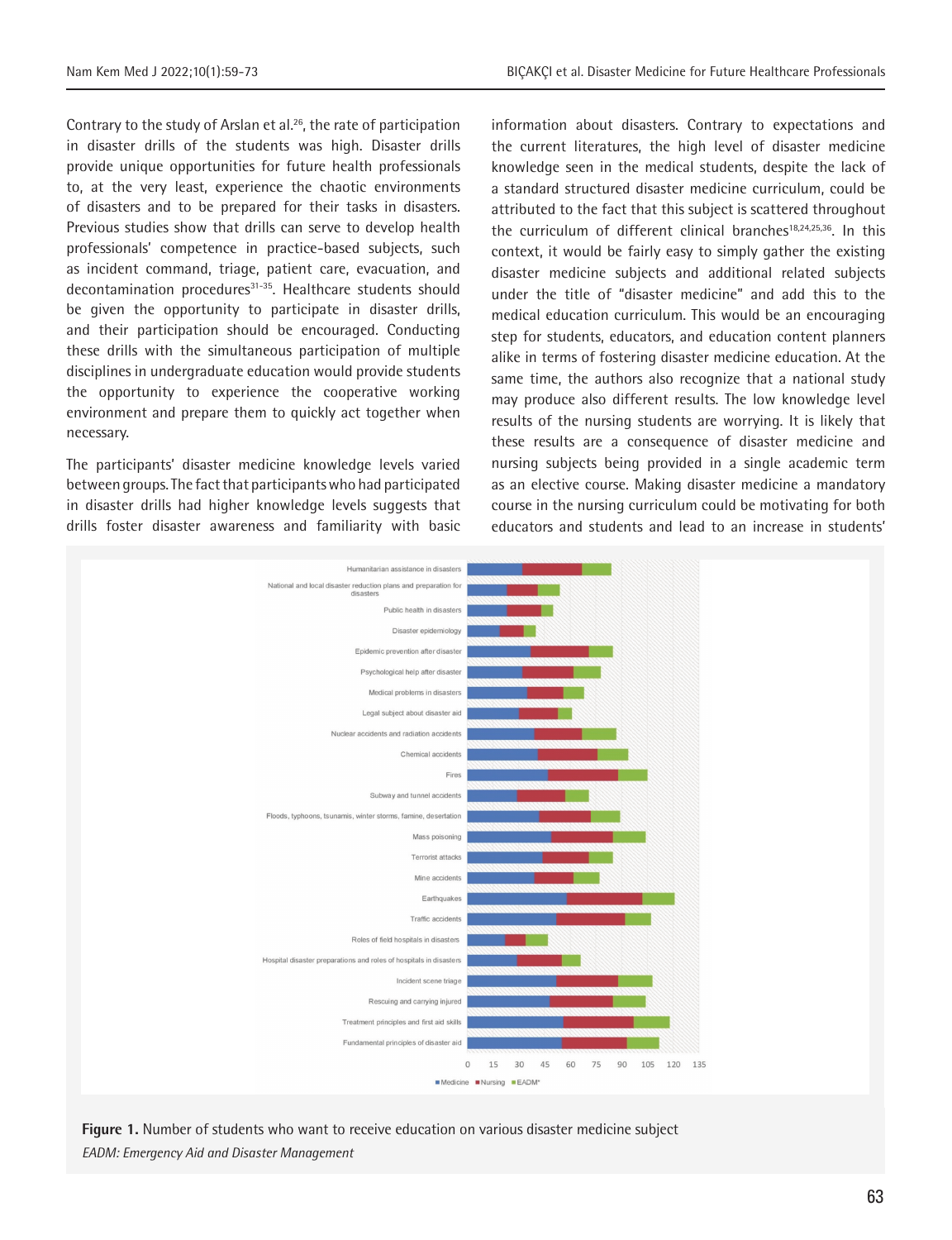knowledge levels and the confidence they have in their personal knowledge and competence.

The medical faculty students reported that their knowledge levels and self-competence levels were low, despite proving to have high knowledge levels. This lack of confidence could lead to setbacks in patient care, critical decision-making, and incident command stages, and thereby increase the mortality and morbidity of victims of disasters. Being provided a disaster medicine course could positively contribute to improving the confidence that medical students have in their personal knowledge and competence levels. The fact that the EADM students received disaster medicine education likely played a big role in their high knowledge levels and their higher selfperceptions of personal knowledge and competence on the subject, as compared to other student groups. The preparedness and competence of healthcare professionals in extraordinary events, such as disasters, are valuable insofar as these would enable them to assume a managerial role and perform their duties in a focused/professional manner when disasters occur in their communities<sup>28</sup>.

Knowledge about the use of PPE was low in all three groups. This is concerning considering how important it is that the personnel can efficiently use PPE to protect themselves and other patients in healthcare environments. It has been well established that with appropriate trainings, the inaccurate usage of PPE can be prevented<sup>37</sup>. A study related to the COVID-19 pandemic in Wuhan, China, which investigated the healthcare professionals responsible for the care of COVID-19 patients, demonstrated the importance of appropriate PPE usage, in that it found there to be no incidences of infection in the study participants despite the high exposure risks $38$ .

Contrary to the study by Barrimah et al. $21$ , this study revealed that participants preferred to receive disaster medicine training via videoconferencing during an academic year or during a certain period. Students were most interested in receiving education about how to respond to earthquakes,

| Table 2. Number and percentage of students who correctly answered the disaster medicine knowledge level questions according |                                                    |             |           |           |           |  |  |
|-----------------------------------------------------------------------------------------------------------------------------|----------------------------------------------------|-------------|-----------|-----------|-----------|--|--|
| to their departments<br><b>Knowledge level questions</b><br>Total $(%$<br>Medical (%)<br>Nursing (%)<br>EADM (%)            |                                                    |             |           |           |           |  |  |
| Q <sub>1</sub>                                                                                                              | Medical attention priority                         | 152 (95.59) | 70 (95.9) | 55 (94.8) | 27 (100)  |  |  |
| Q2                                                                                                                          | Triage coding                                      | 147 (92.45) | 62 (84.9) | 58 (98.3) | 27 (100)  |  |  |
| <b>Q3</b>                                                                                                                   | Knowledge about decontamination procedures         | 52 (32.7)   | 32 (43.8) | 8(13.6)   | 12(44.4)  |  |  |
| Q <sub>4</sub>                                                                                                              | Knowledge about the use of PPE                     | 30 (18.86)  | 15(26.3)  | 6(11.3)   | 9(33.3)   |  |  |
| Q <sub>5</sub>                                                                                                              | Management of biological agents                    | 145 (91.19) | 71 (97.3) | 49 (83.1) | 25 (96.2) |  |  |
| Q6                                                                                                                          | Cardiopulmonary resuscitation procedures           | 119 (74.84) | 61 (83.6) | 32(54.2)  | 26 (96.3) |  |  |
| Q7                                                                                                                          | Knowledge about disaster management steps          | 149 (93.71) | 70 (95.9) | 53 (89.8) | 26 (96.3) |  |  |
| Q8                                                                                                                          | Knowledge about public health in disasters         | 132 (83.01) | 63 (87.5) | 44 (74.6) | 25 (92.6) |  |  |
| Q <sub>9</sub>                                                                                                              | Knowledge about infectious diseases                | 95 (59.74)  | 35(50.7)  | 38 (65.5) | 22 (81.5) |  |  |
| <b>Q10</b>                                                                                                                  | Crush syndrome management                          | 93 (58.49)  | 50(68.5)  | 19(32.2)  | 24 (88.9) |  |  |
| Q11                                                                                                                         | Knowledge about post-traumatic stress disorder     | 135 (84.9)  | 56 (76.7) | 54 (91.5) | 25 (92.6) |  |  |
| Q <sub>12</sub>                                                                                                             | Psychological first aid                            | 145 (91.19) | 69 (94.5) | 55 (93.2) | 21(80.8)  |  |  |
| <b>Q13</b>                                                                                                                  | Use of resources in disasters                      | 122 (76.72) | 58 (86.6) | 41 (70.7) | 23 (85.2) |  |  |
| <b>Q14</b>                                                                                                                  | Chemical disaster response                         | 112 (70.44) | 46 (63.0) | 45 (76.3) | 21(77.8)  |  |  |
| Q <sub>15</sub>                                                                                                             | Knowledge about incident command system            | 110 (69.18) | 53 (73.6) | 32(55.2)  | 25(92.6)  |  |  |
| Q16                                                                                                                         | Media and public relations                         | 141 (88.67) | 66 (90.4) | 53 (89.8) | 22 (81.5) |  |  |
| Q17                                                                                                                         | Knowledge about disaster management steps          | 143 (89.93) | 66 (91.7) | 52(91.2)  | 25(92.6)  |  |  |
| Q18                                                                                                                         | Trauma patient management                          | 115 (72.32) | 59 (81.9) | 32(56.1)  | 24 (88.9) |  |  |
| Q19                                                                                                                         | Basic disaster knowledge                           | 131 (82.38) | 62 (86.1) | 42 (73.7) | 27 (100)  |  |  |
| 020                                                                                                                         | Legal legislation knowledge about disasters        | 108 (67.92) | 54 (78.3) | 41(69.5)  | 13(48.1)  |  |  |
| 021                                                                                                                         | Knowledge about decontamination procedures         | 75 (47.16)  | 29 (43.9) | 26 (44.1) | 20(74.1)  |  |  |
| 022                                                                                                                         | Communication in disasters                         | 125 (78.61) | 58 (80.6) | 48 (82.8) | 19(73.1)  |  |  |
| 023                                                                                                                         | Simple Triage and Rapid Treatment triage knowledge | 60 (37.73)  | 20 (31.2) | 30(50.8)  | 10(37.0)  |  |  |
| Q24                                                                                                                         | Management of mass deaths                          | 103 (64.77) | 49 (71.0) | 33 (58.9) | 21(77.8)  |  |  |
| 025                                                                                                                         | Radioactive disaster response                      | 80 (50.31)  | 46 (64.8) | 20 (33.9) | 14(51.9)  |  |  |
| Q: Question, EADM: Emergency Aid and Disaster Management, START: Simple Triage and Rapid Treatment                          |                                                    |             |           |           |           |  |  |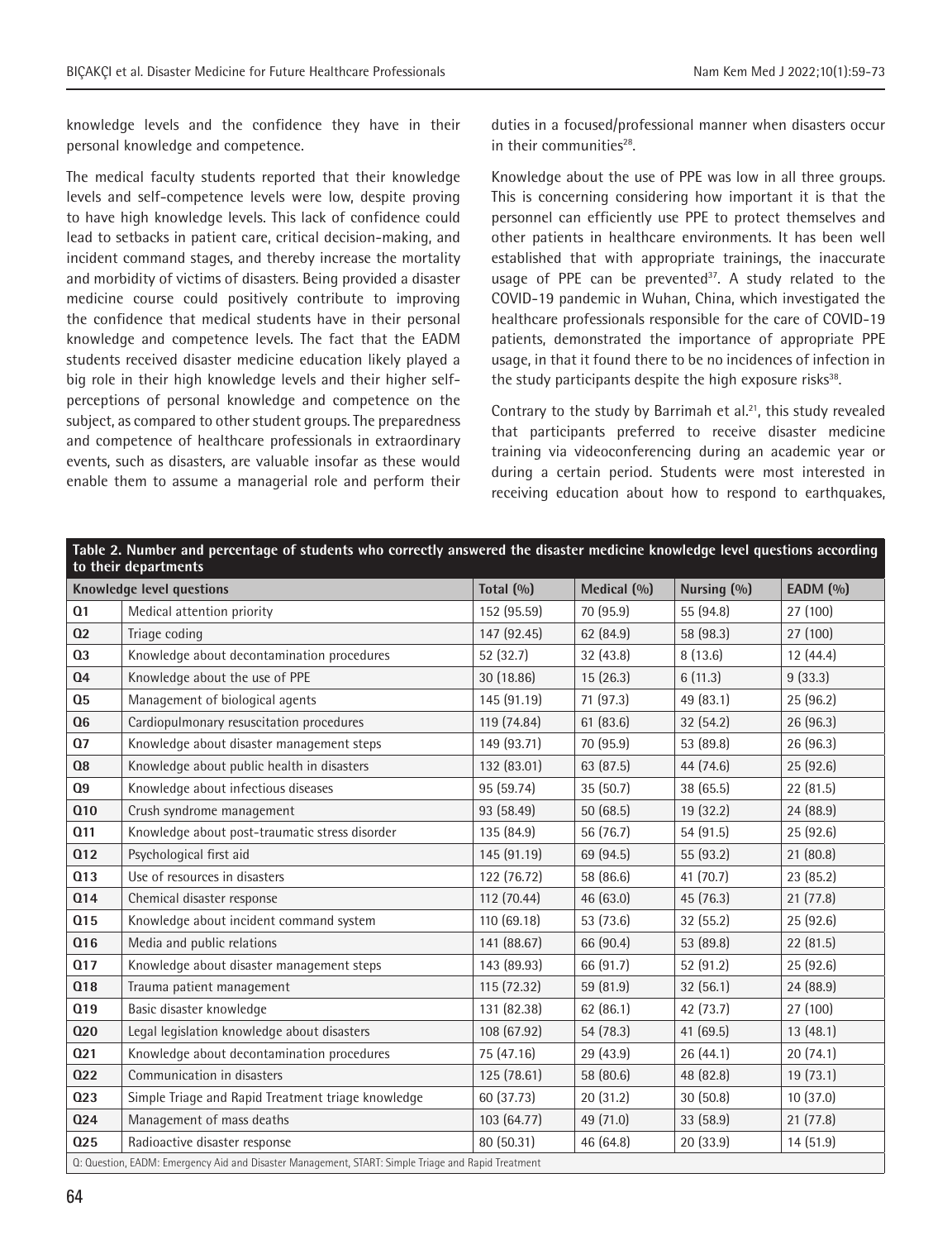| Table 3. Students' disaster medicine education choices        |                           |                          |                       |         |  |
|---------------------------------------------------------------|---------------------------|--------------------------|-----------------------|---------|--|
|                                                               | <b>Medicine</b><br>n(0/0) | <b>Nursing</b><br>n(0/0) | <b>EADM</b><br>n(0/0) | p       |  |
| Disaster medicine education method                            |                           |                          |                       |         |  |
| Classical classroom lectures/lecture presentations            | 30(41.1)                  | 28 (47.5)                | 23 (85.2)             |         |  |
| Video conference                                              | 40 (54.8)                 | 41 (69.5)                | 12(44.4)              |         |  |
| Video, podcast                                                | 26 (35.6)                 | 22 (37.3)                | 11(40.7)              | < 0.001 |  |
| Online web-based courses                                      | 26 (35.6)                 | 11(18.6)                 | 5(18.5)               |         |  |
| Personal textbooks, brochures                                 | 26 (35.6)                 | 14(23.7)                 | 5(18.5)               |         |  |
| I have no idea                                                | 9(12.3)                   | 4(6.8)                   | 0(0.0)                |         |  |
| Disaster medicine education duration                          |                           |                          |                       |         |  |
| An academic year or a specific period                         | 27(38.6)                  | 31(52.5)                 | 24 (88.9)             |         |  |
| 3-5 days of workshops/conferences before graduation           | 27 (38.6)                 | 14(23.7)                 | 2(7.4)                | 0.238   |  |
| Two hours a week during the final academic year               | 13 (18.6)                 | 12(20.3)                 | 0(0.0)                |         |  |
| Other                                                         | 3(4.3)                    | 2(3.4)                   | 1(3.7)                |         |  |
| The branch of the teacher who will provide disaster education |                           |                          |                       |         |  |
| Emergency medicine                                            | 51(69.9)                  | 40 (67.8)                | 24 (88.9)             |         |  |
| Family practice                                               | 0(0.0)                    | 1(1.7)                   | 0(0.0)                |         |  |
| Public health                                                 | 17(23.3)                  | 12(20.3)                 | 2(7.4)                | 0.450   |  |
| Any clinical branch                                           | 0(0.0)                    | 1(1.7)                   | 0(0.0)                |         |  |
| I have no idea                                                | 5(6.8)                    | 5(8.5)                   | 1(3.7)                |         |  |
| EADM: Emergency Aid and Disaster Management                   |                           |                          |                       |         |  |

#### **Table 4. Participants' averages regarding self-assessment of their personal knowledge level and competence level according to the 0-10-point visual analog scale**

| ______                                             |                                     |                |             |                                      |                |             |  |
|----------------------------------------------------|-------------------------------------|----------------|-------------|--------------------------------------|----------------|-------------|--|
|                                                    | Personal knowledge level estimation |                |             | Personal competence level estimation |                |             |  |
|                                                    | <b>Medicine</b>                     | <b>Nursing</b> | <b>EADM</b> | <b>Medicine</b>                      | <b>Nursing</b> | <b>EADM</b> |  |
| Chemical incidents                                 | 3.10                                | 3.35           | 4.70        | 2.96                                 | 2.75           | 4.19        |  |
| <b>Biological incidents</b>                        | 3.66                                | 3.95           | 5.00        | 3.74                                 | 3.49           | 4.15        |  |
| Radiological incidents                             | 2.90                                | 2.86           | 4.63        | 2.46                                 | 2.25           | 3.65        |  |
| Nuclear incidents                                  | 2.49                                | 2.82           | 4.70        | 2.21                                 | 2.42           | 3.50        |  |
| Natural disasters                                  | 4.37                                | 5.53           | 7.04        | 4.26                                 | 5.12           | 6.38        |  |
| Epidemics                                          | 4.92/10                             | 5.25/10        | 5.48/10     | 4.54                                 | 4.75           | 5.42        |  |
| <b>EADM: Emergency Aid and Disaster Management</b> |                                     |                |             |                                      |                |             |  |

EADM: Emergency Aid and Disaster Management

which is not surprising considering that much of Turkey's geography lies on high-risk areas for earthquakes, and that earthquakes are a disaster type that causes the most loss of life and property in Turkey<sup>39</sup>. The students further indicated that they most preferred disaster medicine education to be provided by emergency medicine specialists. This preference likely stems from emergency medicine expertise being seen as a clinical branch that involves a holistic approach toward complex and extraordinary health issues, and from the ability of emergency medicine specialists to organize their clinics like a disaster manager during their routine emergency service operations. Considering these matters in the planning of content and methods for disaster medicine courses will provide key contributions to achieving educational goals.

# **Study Limitations**

The main limitation of this study is that it was a single-center study. Including students from earlier academic years could yield different results. Secondly, the self-evaluations of the participants about their knowledge and competence levels may not be fully reliable. Studies carried out in multiple centers with broad sample sizes could provide more valuable data.

# **CONCLUSION**

This study has revealed that future health professionals are interested in receiving disaster medicine education. It is recommended that disaster medicine courses be generalized with special emphasis on certain special subjects, such as the use of the PPE and decontamination procedures, in order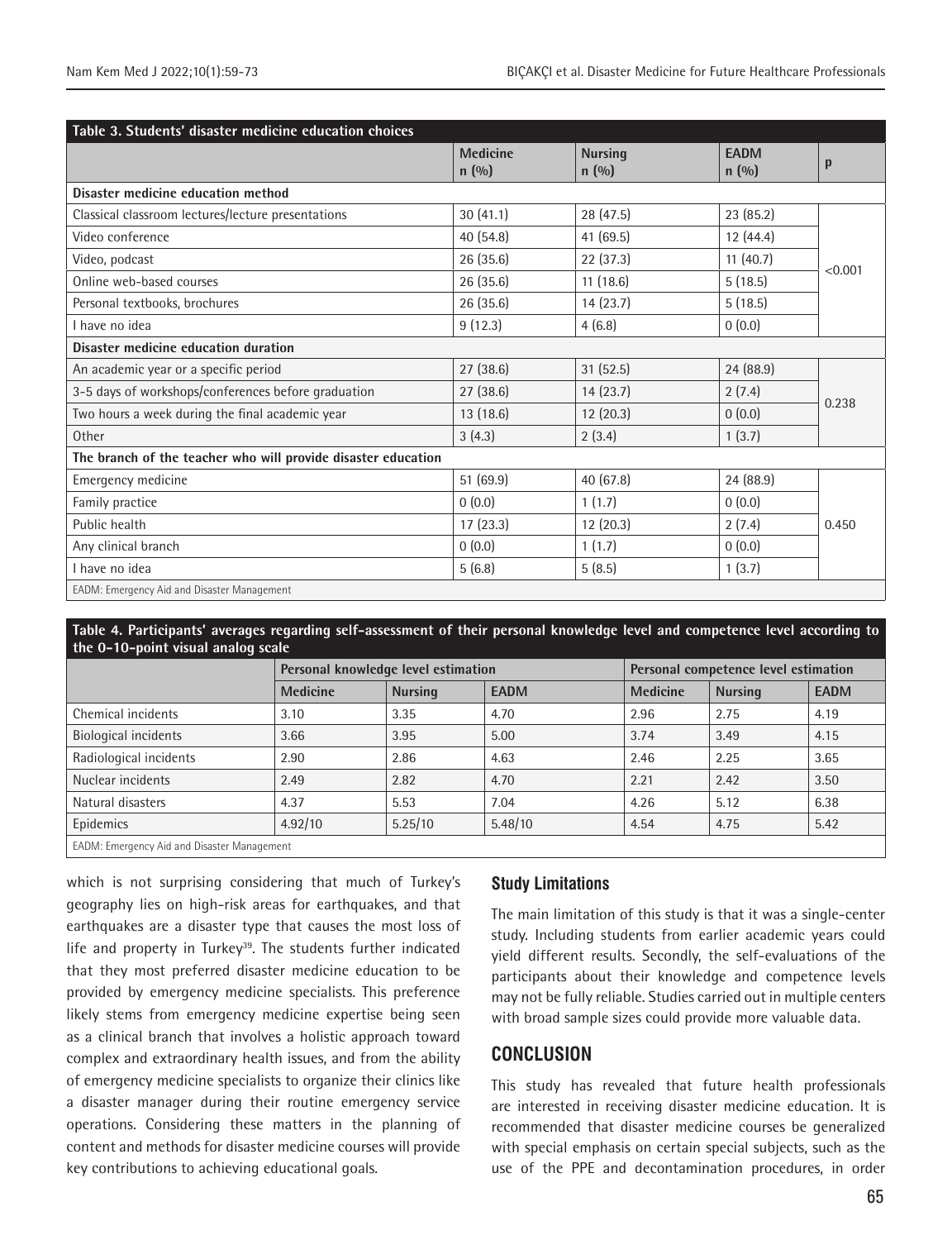to increase knowledge level and personal knowledge, and competence level perception and to reinforce those gains with disaster drills. The results from this study can contribute to the design of disaster medicine courses that should be added to the basic curricula of health professions.

#### **Ethics**

**Ethics Committee Approval:** This study was approved by the Tekirdağ Namık Kemal University Non-Interventional Research Ethics Committee on 28.09.2019 with the protocol number 2019.138.08.10 and decision number 10.

**Informed Consent:** Consent form was filled out by all participants.

**Peer-review:** Externally peer-reviewed.

#### **Authorship Contributions**

Concept: N.B., S.B., M.Ç., Design: N.B., S.B., M.Ç., Data Collection or Processing: S.B., M.Ç., Analysis or Interpretation N.B., S.B., M.Ç., Literature Search: N.B., Writing: N.B., S.B.

**Conflict of Interest:** No conflict of interest was declared by the authors.

**Financial Disclosure:** The authors declared that this study received no financial support.

#### **REFERENCES**

- 1. Centre for Research on the Epidemiology of Disasters (CRED). 2018 315. Emerg Events Database. 2018: EM-DAT The International Disaster Database. Available from: https://www.emdat.be/
- 2. Hossain S, Spurway K, Zwi AB, Huq NL, Mamun R, Islam R, Nowrin I, Ether S, Bonnitcha J, Dahal N, Adams AM. Urbanisation and Natural Disaster - A Systematic Review. 2017. Last Accessed Date: July 10, 2020. Available from: https://eppi.ioe.ac.uk/cms/Portals/0/PDFreviews andsummaries/Urbanisationandnaturaldisaster2017reportfinal. pdf?ver=2018-04-30-161140-207
- 3. Centre for Research on the Epidemiology of Disasters (CRED). Disasters in Africa: 20 Year Review (2000-2019\*). CRED Crunch. 2019;56:1-2. Available from: https://www.emdat.be/cred-crunch-56-disasters-africa-20-yearreview-2000-2019
- 4. Kumar A, Weibley E. Disaster management and physician preparedness. South Med J. 2013;106:17-20.
- 5. Morin K, Higginson D, Goldrich M; Council on Ethical and Judicial Affairs American Medical Association. Physician obligation in disaster preparedness and response. Camb Q Healthc Ethics. 2006;15:417-31.
- 6. Starr I. Influenza in 1918: recollections of the epidemic in Philadelphia. 1976. Ann Intern Med. 2006;145:138-40.
- 7. Acharya S. A Medical Student's Encounter with Disaster International Emergency Medicine Education Project. Last Accessed Date: July 13, 2020. Available from: https://iem-student.org/2019/08/05/a-medical-studentsencounter-with-disaster
- 8. Reyes H. Students' response to disaster: a lesson for health care professional schools. Ann Intern Med. 2010;153:658-60.
- 9. Katz CL, Gluck N, Maurizio A, DeLisi LE. The medical student experience with disasters and disaster response. CNS Spectr. 2002;7:604-10.
- 10. T.R. Higher Education Council Press and Public Relations Consultancy. Coronovirus (COVID-19) Information Note: 1 13 March 2020. Last Accessed Date: July 9, 2020. Available from: https://www.yok.gov.tr/Sayfalar/ Haberler/2020/coronavirus\_bilgilendirme\_1.aspx
- 11. Ladds E. What can I do? BMJ. 2010;340:c3137.
- 12. American Medical Association (AMA). Report of The Council On Medical Education CME Repot 1-I-11. 2011. Last Accessed Date: September 14, 2020. Available from: https://www.ama-assn.org/sites/ama-assn.org/files/ corp/media-browser/public/about-ama/councils/CouncilReports/councilon-medical-education/i11-cme-med-student-resident-disaster-medicine. pdf
- 13. Colleges A of AM. Training Future Physicians about Weapons of Mass Destruction: Report of the Expert Panel on Bioterrorism Education for Medical Students. 2003. Last Accessed Date: September 14, 2020. Available from: http://libproxy.dundee.ac.uk/login?url=http://search.ebscohost.com/ login.aspx?direct=true&db=eric&AN=ED482377&authtype=shib&site=eho st-live&scope=site
- 14. Archer F, Seynaeve G. International guidelines and standards for education and training to reduce the consequences of events that may threaten the health status of a community. A report of an Open International WADEM Meeting, Brussels, Belgium, 29-31 October, 2004. Prehosp Disaster Med. 2007;22:120-30.
- 15. T.R. Council of Higher Education. National Core Education Program for Undergraduate Medical Education; 2020;2020. Available from: https:// www.yok.gov.tr/Documents/Kurumsal/egitim\_ogretim\_dairesi/Ulusalcekirdek-egitimi-programlari/mezuniyet-oncesi-tip-egitimi-cekirdekegitimi-programi.pdf
- 16. T.R. Ministry of Health Medical Specialization Board Curriculum Formation and Standard Setting System (TUKMOS). Emergency Medicine Specialization Education Core Curriculum. 2019. Available from: https://tuk.saglik.gov.tr/ TR,50050/acil-tip.html
- 17. T.R. Council of Higher Education. Nursing National Core Education Program (HUÇEP). Last Accessed Date: July 8, 2020. Available from: https://www. yok.gov.tr/Documents/Kurumsal/egitim\_ogretim\_dairesi/Ulusal-cekirdekegitimi-programlari/hemsirelik\_cekirdek\_egitim\_programi.pdf
- 18. Mortelmans LJ, Bouman SJ, Gaakeer MI, Dieltiens G, Anseeuw K, Sabbe MB. Dutch senior medical students and disaster medicine: a national survey. Int J Emerg Med. 2015;8:77.
- 19. Kaji AH, Coates W, Fung CC. A disaster medicine curriculum for medical students. Teach Learn Med. 2010;22:116-22.
- 20. Su T, Han X, Chen F, Du Y, Zhang H, Yin J, et al. Knowledge levels and training needs of disaster medicine among health professionals, medical students, and local residents in Shanghai, China. PLoS One. 2013;8:e67041.
- 21. Barrimah I, Adam I, Al-Mohaimeed A. Disaster medicine education for medical students: Is it a real need? Med Teach. 2016;38(Suppl 1):S60-5.
- 22. Centers for Disease Control and Prevention (CDC). Disaster Preparedness and Response Training - Complete Course. Facilitator Guide. 2014. Available from: https://www.cdc.gov/nceh/hsb/disaster/Facilitator\_Guide.pdf
- 23. European Master Disaster Medicine (EMDM) Course Program XIX edition – 2020-2021. https://www.dismedmaster.com/course/#!/program-teachers. Accessed July 16, 2020.
- 24. Wunderlich R, Ragazzoni L, Ingrassia PL, Corte FD, Grundgeiger J, Bickelmayer JW, et al. Self-Perception of Medical Students' Knowledge and Interest in Disaster Medicine: Nine Years After the Approval of the Curriculum in German Universities. Prehosp Disaster Med. 2017;32:374-81.
- 25. Mortelmans LJ, Dieltiens G, Anseeuw K, Sabbe MB. Belgian senior medical students and disaster medicine, a real disaster? Eur J Emerg Med. 2014;21:77-8.
- 26. Arslan E, Sayhan MB, Salt Ö. Knowledge Attitude and Behaviorus of Medical School Students About Disaster and Education of Disater Medicine. Anatol J Emerg Med. 2018;1:5-10.
- 27. Berkhout JJ, Helmich E, Teunissen PW, van der Vleuten CPM, Jaarsma ADC. Context matters when striving to promote active and lifelong learning in medical education. Med Educ. 2018;52:34-44.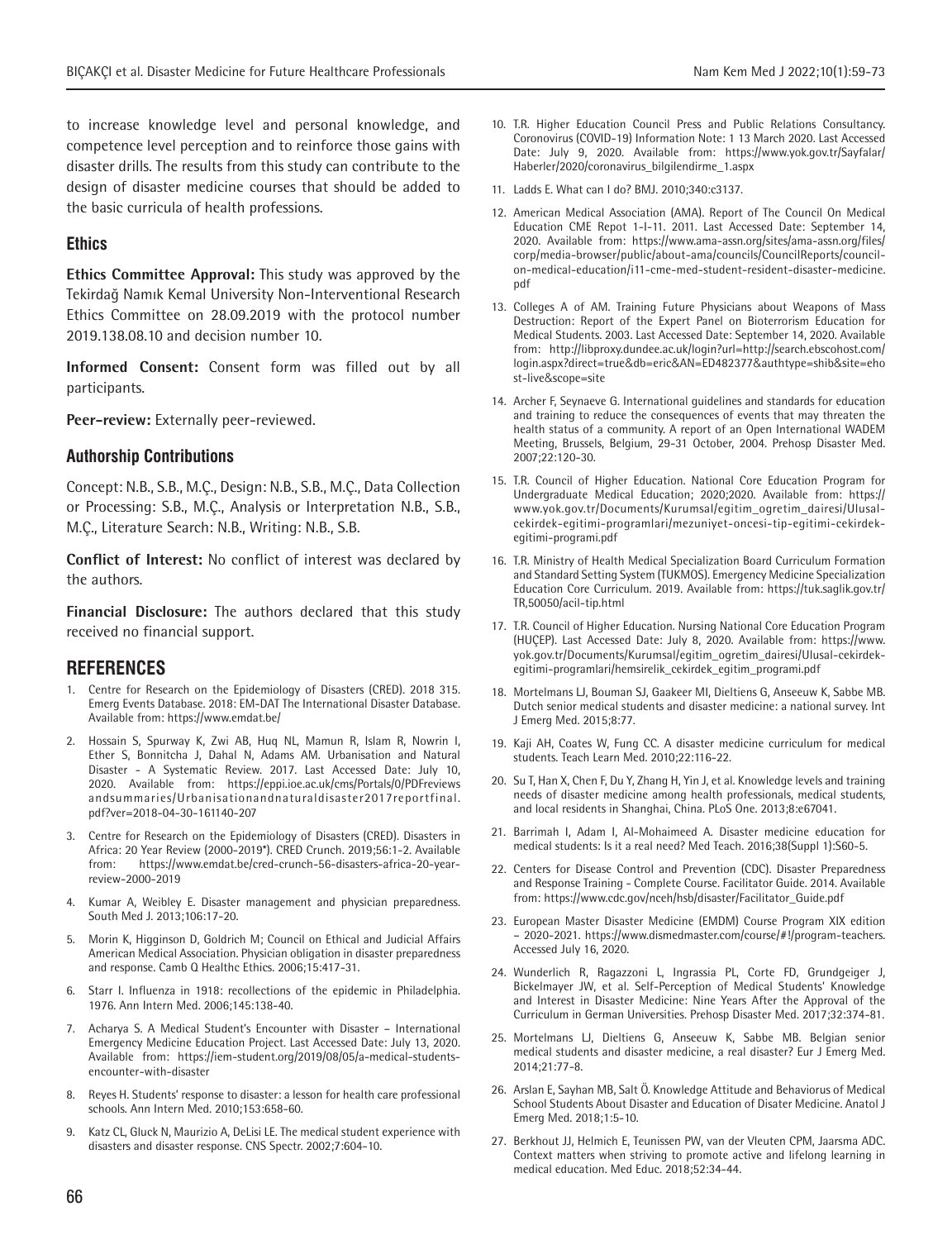- 28. Naguwa GS, Sakai D. Professionalism in medical education. Hawaii Med J.  $1999.58.7$
- 29. Markenson D, Woolf S, Redlener I, Reilly M. Disaster medicine and public health preparedness of health professions students: a multidisciplinary assessment of knowledge, confidence, and attitudes. Disaster Med Public Health Prep. 2013;7:499-506.
- 30. Silenas R, Akins R, Parrish AR, Edwards JC. Developing disaster preparedness competence: an experiential learning exercise for multiprofessional education. Teach Learn Med. 2008;20:62-8.
- 31. Scott LA, Carson DS, Greenwell IB. Disaster 101: a novel approach to disaster medicine training for health professionals. J Emerg Med. 2010;39:220-6.
- 32. Gable BD, Misra A, Doos DM, Hughes PG, Clayton LM, Ahmed RA. Disaster Day: A Simulation-Based Disaster Medicine Curriculum for Novice Learners. J Med Educ Curric Dev. 2021;8:23821205211020751.
- 33. Alim S, Kawabata M, Nakazawa M. Evaluation of disaster preparedness training and disaster drill for nursing students. Nurse Educ Today. 2015;35:25-31.
- 34. Wiesner L, Kappler S, Shuster A, DeLuca M, Ott J, Glasser E. Disaster Training in 24 Hours: Evaluation of a Novel Medical Student Curriculum in Disaster Medicine. J Emerg Med. 2018;54:348-53.
- 35. Kim CH, Shin SD, Park JO, Kim SC, Coule PL. The effects of a communitybased disaster drill of simulating Disaster Medical Assistance Team (DMAT) on the knowledge and attitudes. Ulus Travma Acil Cerrahi Derg. 2021;27:174-9.
- 36. Mortelmans LJ, Lievers J, Dieltiens G, Sabbe MB. Are Belgian military students in medical sciences better educated in disaster medicine than their civilian colleagues? J R Army Med Corps. 2016;162:383-6.
- 37. John A, Tomas ME, Cadnum JL, Mana TS, Jencson A, Shaikh A, et al. Are health care personnel trained in correct use of personal protective equipment? Am J Infect Control. 2016;44:840-2.
- 38. Liu M, Cheng SZ, Xu KW, Yang Y, Zhu QT, Zhang H, et al. Use of personal protective equipment against coronavirus disease 2019 by healthcare professionals in Wuhan, China: cross sectional study. BMJ. 2020;369:m2195.
- 39. AFAD. Disaster Management and Natural Disaster Statistics in Turkey. 2018. Available from: https://www.afad.gov.tr/kurumlar/afad.gov.tr/35429/xfiles/ Turkiye\_de\_Afetler.pdf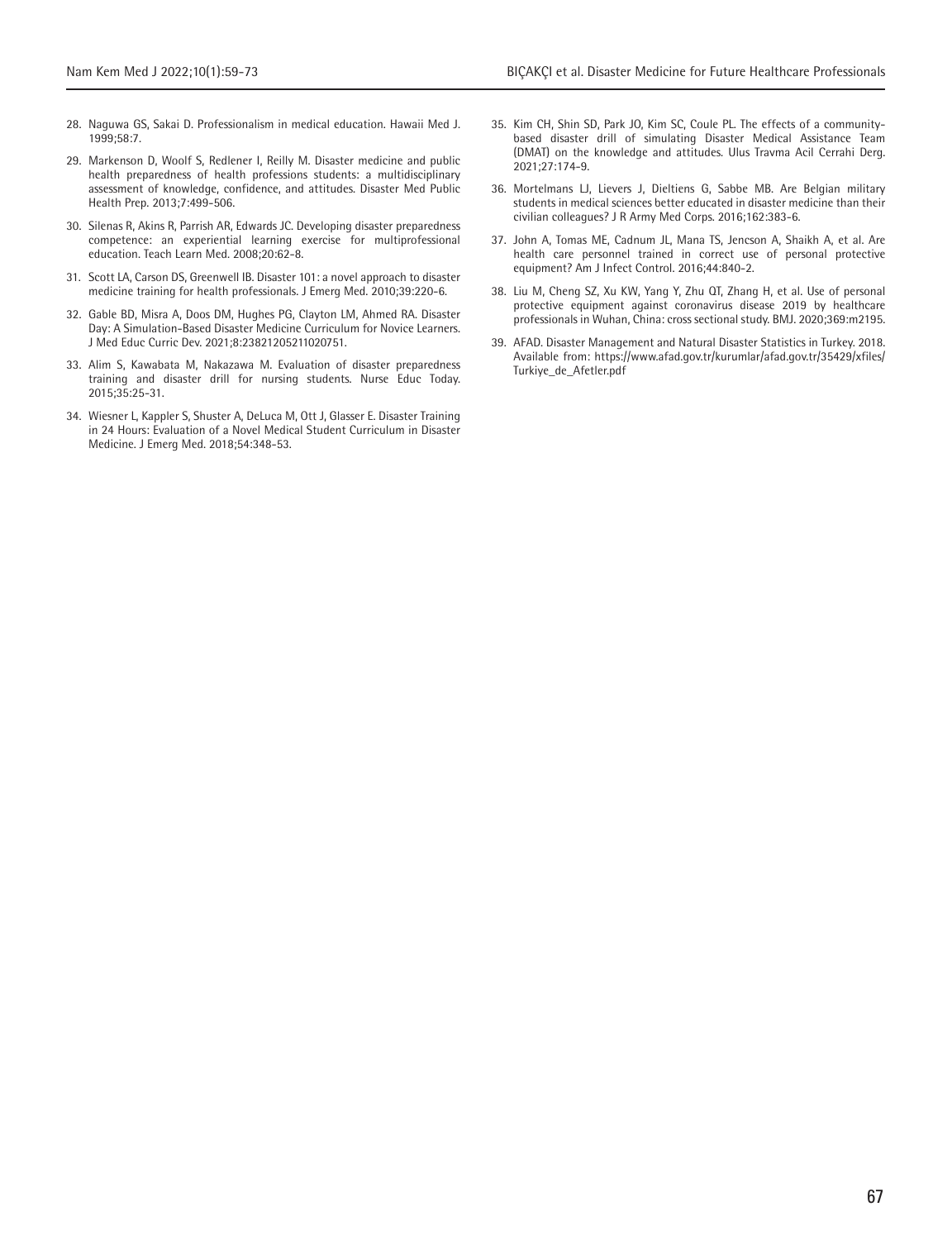| Appendix 1. Evaluation of disaster medicine knowledge level of future health practitioners                                                                                                                                                                                                                                                                                                                                                                                                                                                                       |
|------------------------------------------------------------------------------------------------------------------------------------------------------------------------------------------------------------------------------------------------------------------------------------------------------------------------------------------------------------------------------------------------------------------------------------------------------------------------------------------------------------------------------------------------------------------|
| <b>Questionnaire</b>                                                                                                                                                                                                                                                                                                                                                                                                                                                                                                                                             |
| <b>1. PERSONAL INFORMATION</b>                                                                                                                                                                                                                                                                                                                                                                                                                                                                                                                                   |
| 2) Gender<br>A. Female<br><b>B.</b> Male                                                                                                                                                                                                                                                                                                                                                                                                                                                                                                                         |
| 3) In which department are you enrolled?<br>A. Medicine<br><b>B.</b> Nursing<br>C. Emergency Aid and Disaster Management                                                                                                                                                                                                                                                                                                                                                                                                                                         |
| 4) Have you ever received any educational training on disaster medicine?<br>A. Yes<br>C. I do not know<br>B. No                                                                                                                                                                                                                                                                                                                                                                                                                                                  |
| 5) 4. If your answer is yes, where did you receive the educational training on disaster medicine?<br>A. Undergraduate Education<br><b>B.</b> Non-governmental organizations<br>C. Internet<br>D. Other resources                                                                                                                                                                                                                                                                                                                                                 |
| 6) 4. Soruya yanıtınız hayır ise; Afet tıbbı eğitimi almak ister misiniz?<br>B. No<br>C. I do not know<br>A. Yes                                                                                                                                                                                                                                                                                                                                                                                                                                                 |
| 7) Have you ever participated in a disaster drill?<br>A. Yes<br>B. No                                                                                                                                                                                                                                                                                                                                                                                                                                                                                            |
| 2. KNOWLEDGE LEVEL<br>1) You will give medical attention to the injured and other survivors after a mining accident at the scene of the<br>accident. Which group of patients will you prioritize for medical attention?<br>A. Those who are severely injured, dying and unable to benefit from resuscitative interventions<br><b>B.</b> Those with fatal injuries but possibly able to survive if immediate treatment is applied<br>C. Those who are in stable condition but have serious injuries and need treatment<br>D. Those whose injuries are not serious |
| 2) You are assigned as triage personnel after a bombing at a festival. One of the injured is a 25-year-old female patient,<br>who has a left leg transfemoral amputation and a 4 cm-laceration over the right eyebrow. RR (respiration rate): 31 /<br>min, capillary refill time: 4 sec; she makes meaningless sounds and cannot answer your questions. Which triage color<br>will you choose to code this patient?<br>A. Green<br><b>B.</b> Yellow<br>C. Red                                                                                                    |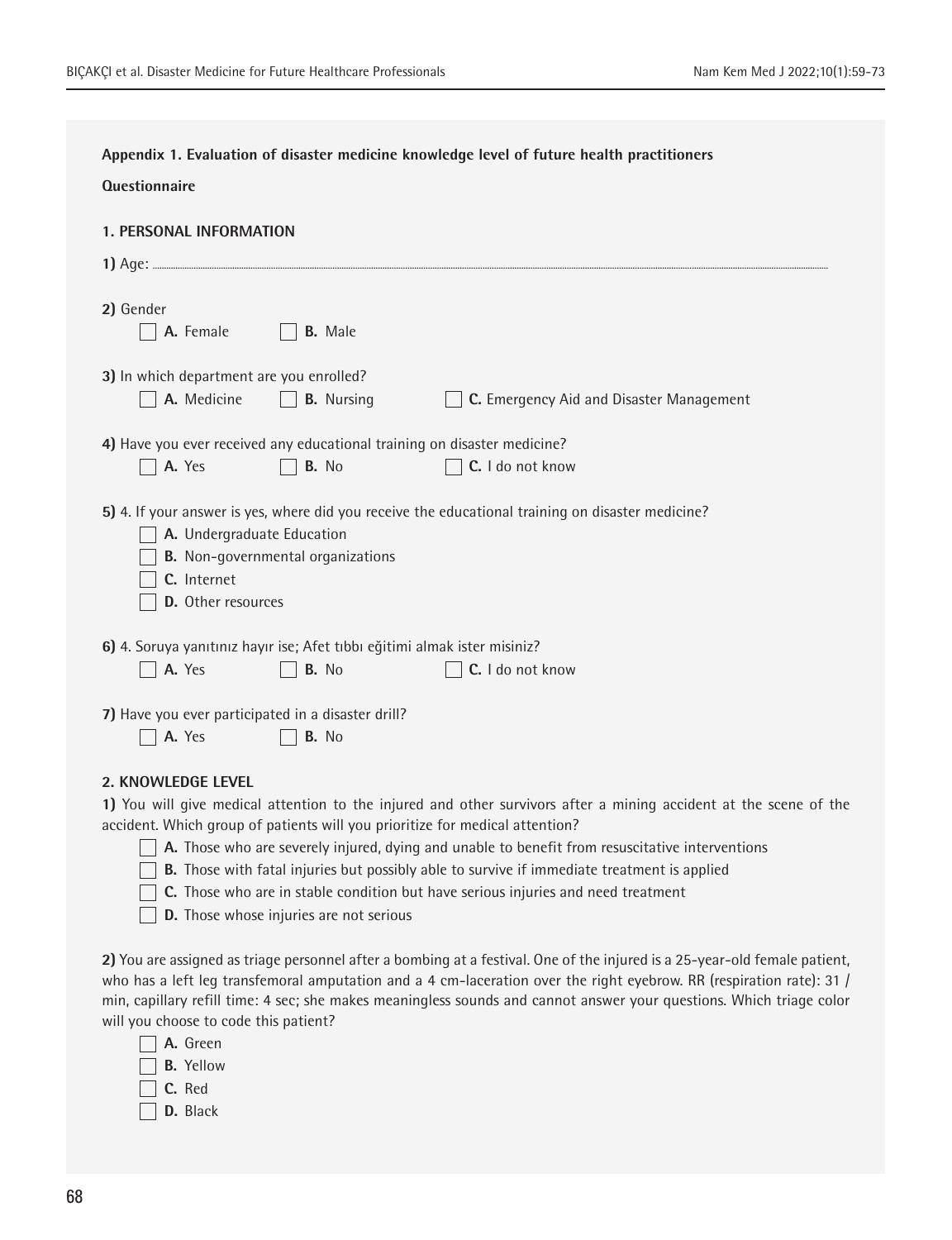**3)** How would you decontaminate survivors who were exposed to leakage of a chemical substance in a factory?

- **A.** By washing them with warm water and soap.
- **B.** By wiping them with 5%-hypochlorite solution.
- $\Box$  **C.** By identifying the chemical substance and using its specific antidote.
- D. I do not know.

**4)** What level of personal protective equipment is recommended for use in decontamination procedures at hospitals?

- **A.** A
- $\Box$  **B.** B
- **C.** C
- **D.** D

**5)** What would your thoughts be about a patient who was admitted to the health institution you work at with high fever, fatigue, headache, pain in the muscles and joints, and rashes on their skin, and you find out from their medical history that they just returned from a West Africa trip?

- $\Box$  **A.** I would think that they have an upper respiratory infection. I would suggest that they take their medication and rest.
- **B.** I would suspect they had an allergic reaction and recommend they take an allergy test.
- **C.** It could be viral hemorrhagic fever (e.g. Ebola). I would consult the relevant specialist.
- **D.** I do not know.

**6)** What is the first stage of cardiopulmonary resuscitation?

- **A.** Applying defibrillation with the highest energy dosage (200&360j) of the defibrillator
- **B.** Administrating oxygen
- **C.** Applying chest compression
- **D.** Administrating adrenalin

**7)** At which stage of the disaster cycle should medical equipment and essentials be stocked?

- **A.** Preparation
- **B.** Damage reduction
- **□** C. Intervention
- **D.** Improving

**8)** Which of the following public health practices is correct after a disaster?

- **A.** After a disaster, temporary toilets should be installed against the wind near water sources.
- **B.** The nutritional needs of children, pregnant women, and breastfeeding mothers are the same as for other disaster victims.
- **C.** Water resources likes streams, lakes, or dams can be used to meet the water needs of disaster victims during nuclear disasters.
- **D.** Boiling or chlorination of water can be used for disinfection of water in disasters.

**9)** Which of the following is not true about infectious diseases that can develop after disasters?

- **A.** Encouraging disaster victims to wash their hands and use soap is one of the most important steps for preventing fecal-oral infections.
- **B.** Insecticide spraying and insecticide-treated nets can be used to protect indoor environments from vectors.
- **C.** The bodies of those who died during disasters are one of the main causes of the emergence of infectious diseases.
- **D.** Post-traumatic wound care, tetanus prophylaxis and use of anti-inflammatory medication are important to prevent post-traumatic diseases.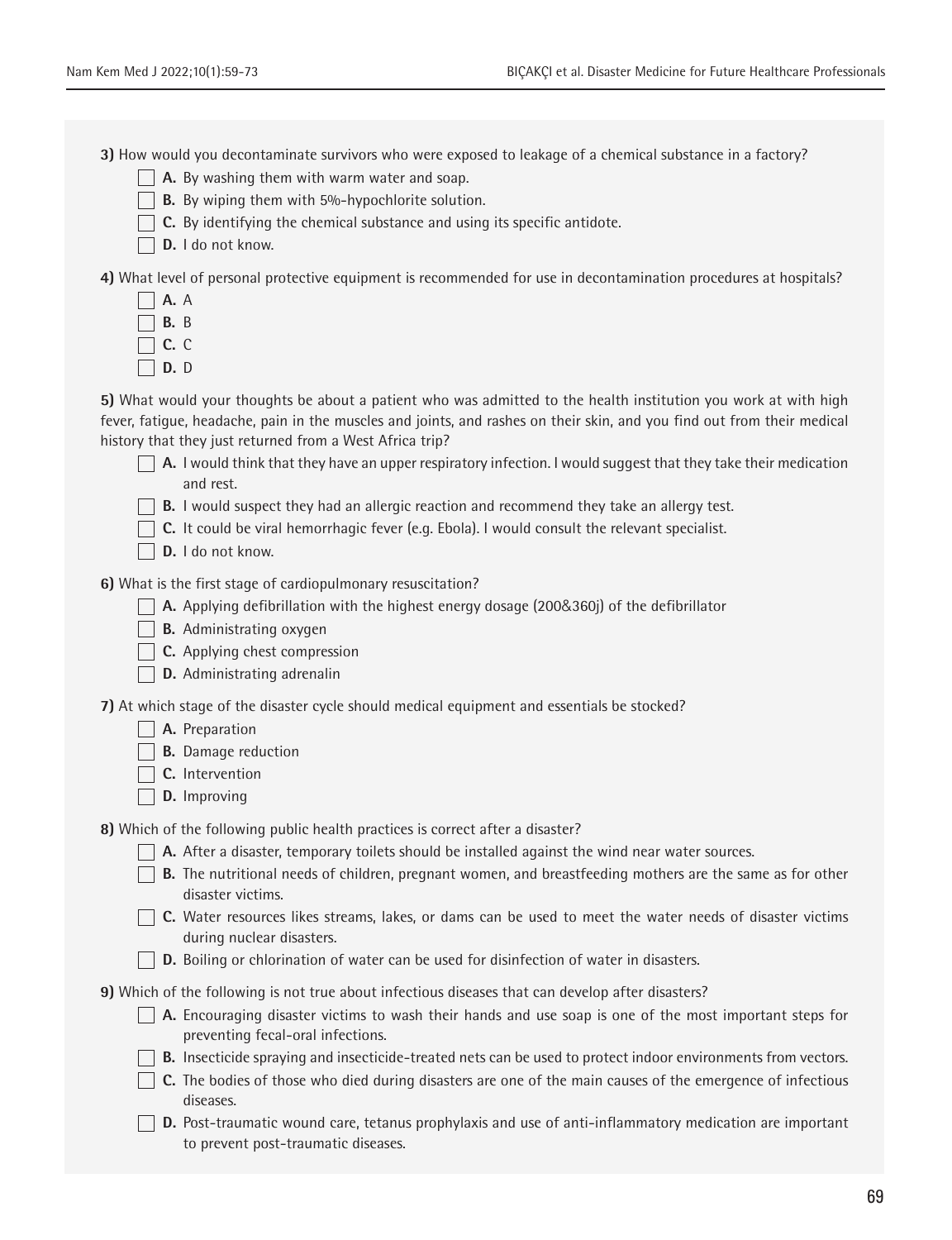**10)** You are assigned to an earthquake disaster region with a lot of debris. During the ongoing search and rescue operations of a 10-story wrecked building, an injured person whose right half of their body is trapped under a column was found. The person was male, 34 years old, and conscious, with TA: 113/65 mmHg, Pp: 108 /minutes, SD: 24 /minute Sat: 94%. The search and rescue personnel reported that the rescue operation would continue for at least 1.5 hours. How would you handle this patient at the scene?

- **A.** I would only give him oxygen.
- **B.** I would start a fluid treatment by opening a wide vascular access.
- **C.** I would wait for the patient to be rescued from the wreckage.
- D. I do not know.

**11)** A 42-year-old woman, who was among the victims of a fire that occurred in a large area and caused the death of 83 people, started to suffer two weeks after the fire from anorexia, sleeping disorder, palpitations, loss of energy, and recurring images of the fire in her mind. These conditions had been ongoing for two months. Which of the following is the most probable diagnosis for this patient?

- **A.** Acute stress disorder
- **B.** Panic disorder
- **C.** Dissociative disorder
- D**.** Post-traumatic stress disorder

**12)** Which of the following should not be said or done by post-disaster psychological first-aid care providers?

- **A.** Respect privacy.
- **B.** Provide accurate information
- **C.** React to the feelings of a person with statements such as "you should not feel like this" or "you should feel lucky to be alive".
- **D.** Show that you understand a person's feelings and losses and important events they talk about with a statement such as, "I am so sorry, I can only imagine how painful this is for you."

**13)** Which of the following is not correct in the allocation of resources to be used in the case of a disaster?

- **A.** It should be transparent
- **B.** It should be proportionate
- **C.** It should vary based on individuals
- **D.** It should be consistent

**14)** A rig carrying a chemical load has an accident near your house when you are at home. The officials report that there is a chlorine gas leakage because of the accident. Which of the following is the first step of emergency response?

- **A.** I would remain in areas where there is an upwind
- **B.** If I am inside the house, I would close all doors, windows and openings.
- **C.** I would quickly consult the nearest emergency service.
- **D.** I have no knowledge about this subject.

**15)** You are assigned to provide and manage medical care for the injured after a flood. In which unit do you work in the incident management system according to this information?

- **A.** Logistics department
- **B.** Finance department
- **C.** Operations department
- **D.** Planning department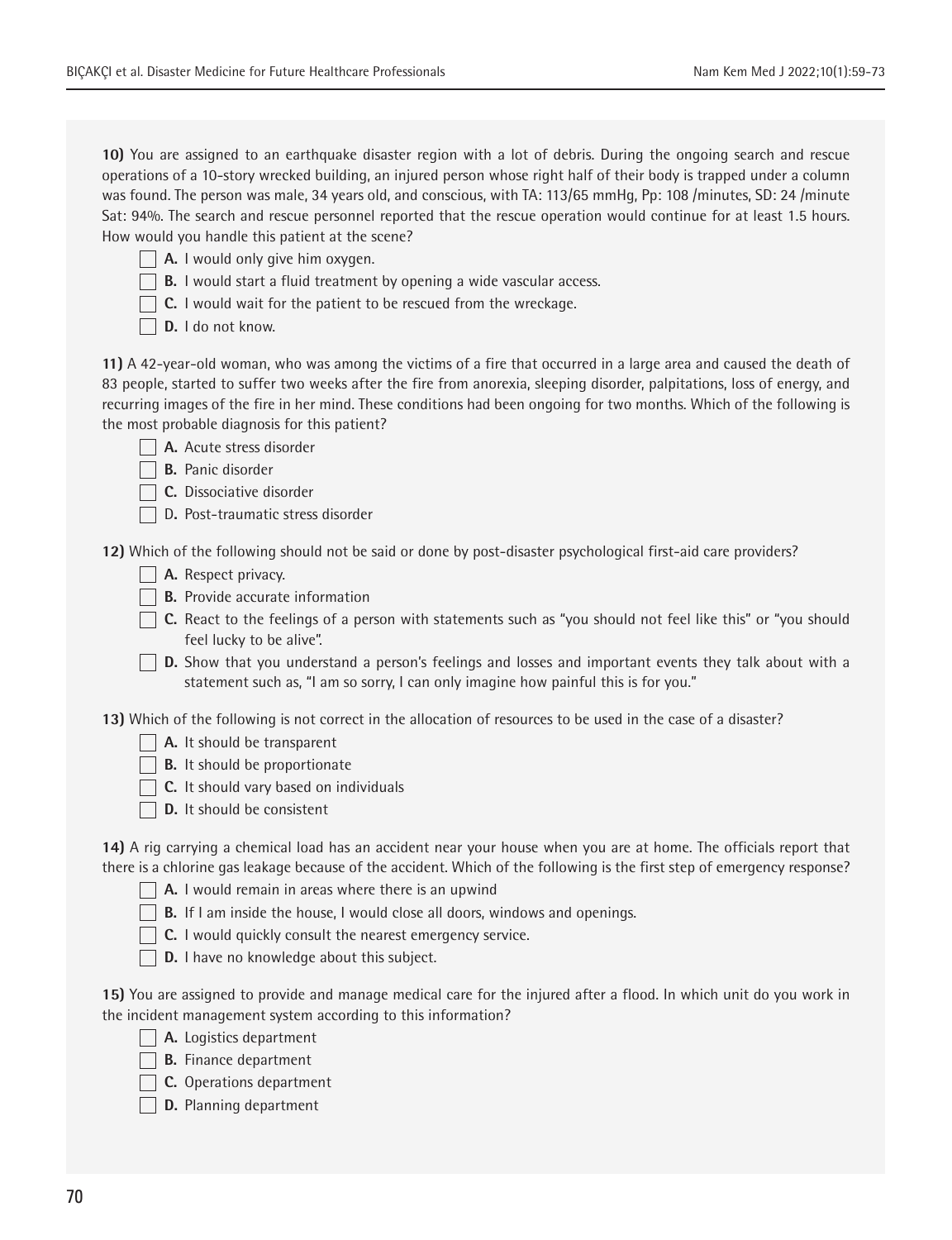**16)** Press and public statements will be made by the relevant people about this flood. Which of the following is appropriate?

- **A.** The statements are made by any personnel whose workload is not excessive at the time
- **B.** Use easily understandable language that does not include medical terms
- **C.** Do not disclose the real number of losses
- **D.** Give detailed, technical information about the incident

**17)** Which of the following is correct for disaster management?

- **A.** Disaster management steps can only be applied in disasters occurring in urban areas.
- **B.** It includes the damage reduction, preparation, response, and recovery periods of disasters.
- **C.** Drills and training operations are included in the response period.
- **D.** Logistics management is not included in disaster management.

**18)** Which of the following is correct for trauma patients?

- **A.** Reduction of open fractures should be carried out at the scene of incidents.
- **B.** The first method to be used is the tourniquet application for the control of bleeding in extremities.
- **C.** For patients suspected of spinal fractures, complete spinal immobilization should be provided.
- **D.** If a cervical brace is used, it should be a soft one.

**19)** Which of the following includes oil spills, nuclear explosions, and bioterrorism?

- **A.** Natural disasters
- **B.** Hydroclimatological disasters
- **C.** Human-made disasters
- **D.** Social disasters

**20)** Which of the following constitutes legislation that determines the general framework of the provision of health services during disasters in Turkey?

- **A.** Emergency Health Services Regulation
- **B.** Hospital Disaster and Emergency Plan Regulation
- **C.** Ambulance Services Regulation
- **D.** Directive on Duties and Working Principles of Disaster Health Services Unit and National Medical Rescue Teams

**21)** Which of the following is correct for decontamination procedures?

- **A.** It is recommended to hold the head back during body wash.
- **B.** Basic and advanced life support practices should be carried out after the decontamination procedure is completed.
- **C.** In extremely cold climate conditions, dry decontamination alone is sufficient for decontamination procedure.
- **D.** Contaminated clothes should be removed by taking them off over the head.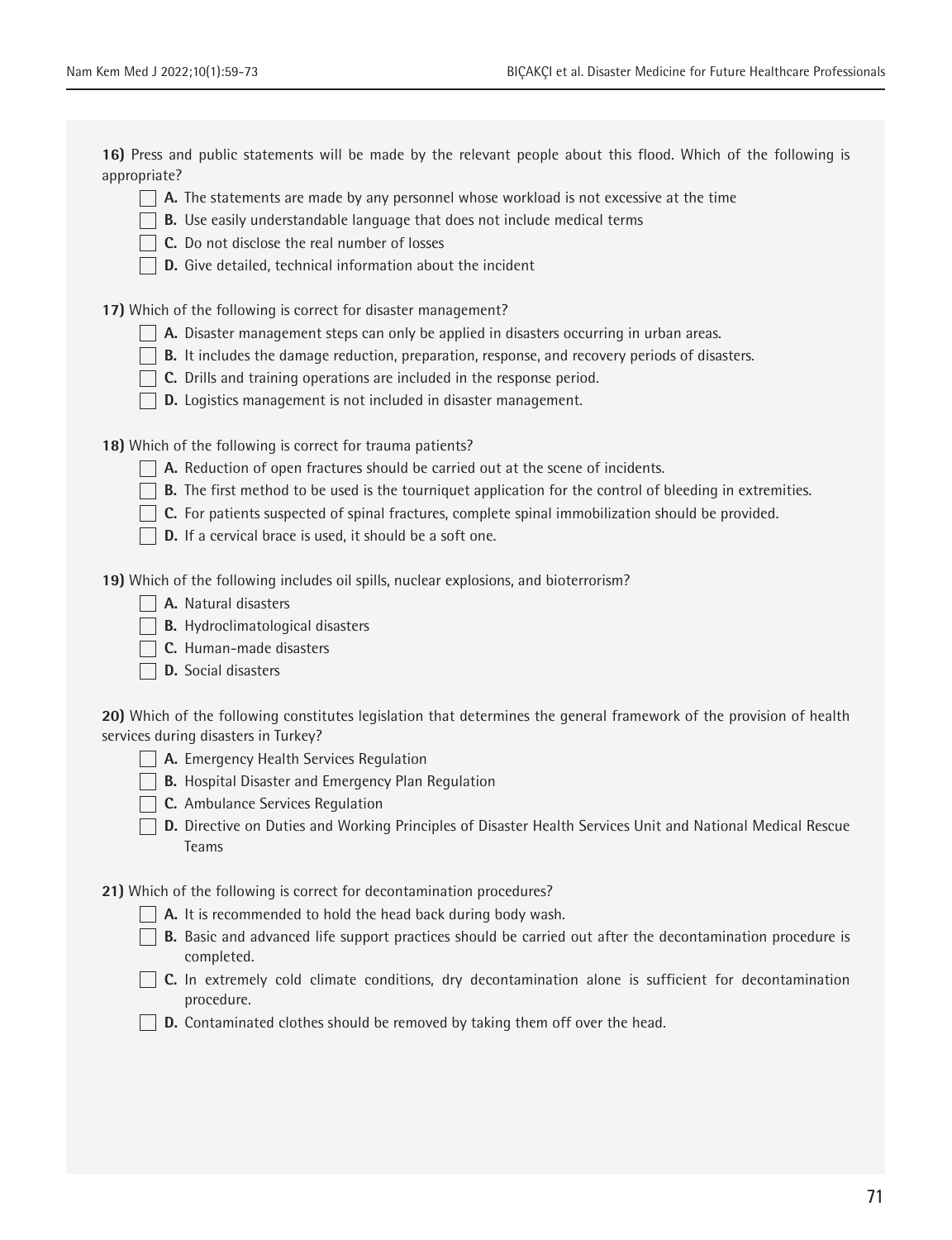**22)** Which of the following is not correct in terms of disaster communication principles?

- **A.** There is no designated frequency to be used during disasters by the Ministry of Health, so any frequency can be used for communication.
- **B.** For radio communication, communication should be conducted using the lowest possible power that allows communication.
- **C.** Radio conversations should be short, clear, and understandable.
- **D.** To start the transmission and make sure that the conversation is fully understood by the target station from the start, you should wait a brief moment (approximately for 3 sec.) after pressing the radio latch before starting to talk.

**23)** In the "START" triage method, when and by which method is the conscious state of patients evaluated?

- **A.** Before the circulation step, by asking the patient's name
- **B.** Before the respiration step, by asking the moment of the incident
- $\Box$  **C.** In the first encounter with the patient, by asking the month and day
- **D.** After the circulation step, by asking them to perform a simple instruction, such as "hold my hand"

**24)** Which of the following is not true about mass death management?

- **A.** Dead bodies can be stored for 6 months in areas with a temperature of 2.7-5.5 °C
- **B.** Except in rare cases, infectious microorganisms cannot survive longer than 48 hours in dead bodies.
- **C.** Most mass deaths occur in hospitals.
- **D.** In cases when the morgue and storage capacities are exceeded, temporary underground burials can be performed.

**25)** Which of the following methods can be used to minimize unwanted radioactivity exposure and related damage?

- **A.** Taking oral iodine tablets
- **B.** Using personal protective equipment
- **C.** Shortening the exposure time, increasing the distance from the source, and covering the source
- **D.** Applying decontamination procedures multiple times

## **3. EDUCATIONAL APPROACH TOWARD DISASTER MEDICINE**

**1)** How do you think disaster medicine education should be administered?

You can mark multiple options.

- **A.** Classical classroom lectures/lecture presentations
- **B.** Video conferencing
- **C.** Video, podcast
- **D.** Online web-based courses
- **E.** Individual textbooks, brochures
- **F.** I have no idea.

**2)** What do you think the duration of disaster medicine education should be?

- **A.** An academic term or a specifically designated period
- **B.** 3-5 days of workshops/conferences before graduation
- **C.** Two hours a week during the final academic year
- **D.** Other. Please explain. ..................................................................................................................................................................